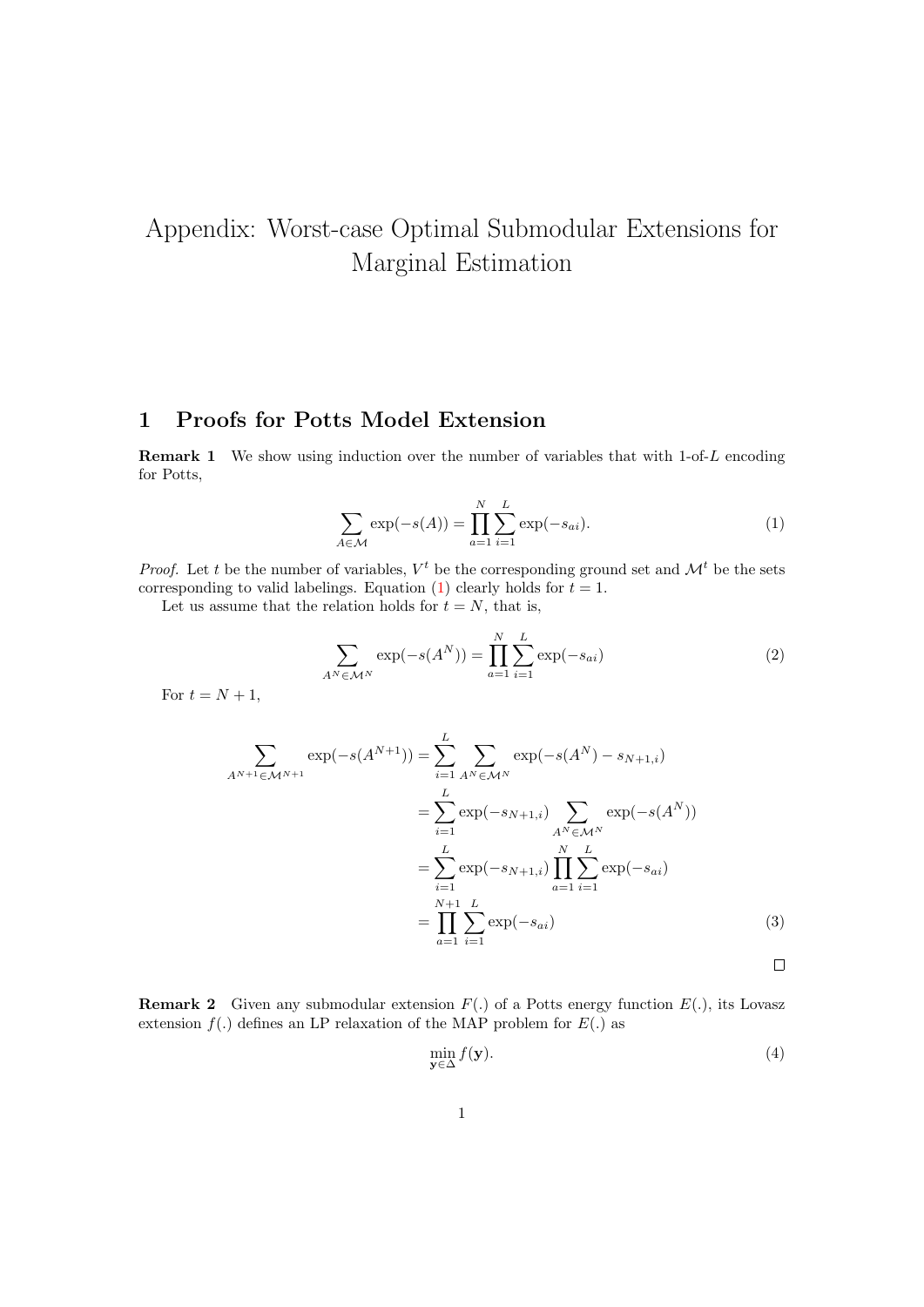*Proof.* By definition of a submodular extension and the Lovasz extension,  $E(\mathbf{x}) = F(A_{\mathbf{x}})$  $f(1_{A_{\mathbf{x}}})$  for all valid labelings **x**. Also, from property 1,  $f(\mathbf{y})$  is maximum of linear functions. Hence,  $f(\mathbf{y})$  is a piecewise linear relaxation of  $E(\mathbf{x})$ .

The domain  $\Delta$  is a polytope formed by union of N probability simplices

$$
\Delta = \{ \mathbf{y}_a \in \mathbb{R}^L | \mathbf{y}_a \succeq 0 \text{ and } \langle \mathbf{1}, \mathbf{y}_a \rangle = 1 \}
$$
\n<sup>(5)</sup>

With objective as maximum of linear functions and domain as a polytope, we have an LP relaxation of the corresponding MAP problem.  $\Box$ 

**Proposition 1.** In the limit  $T \rightarrow 0$ , the following problem for Potts energies

$$
\min_{\mathbf{s}\in EP(F)} \quad g_T(\mathbf{s}) = \sum_{a=1}^N T \cdot \log \sum_{i=1}^L \exp(-\frac{s_{ai}}{T}).\tag{6}
$$

becomes

$$
-\min_{\mathbf{y}\in\Delta}f(\mathbf{y}).\tag{7}
$$

*Proof.* In the limit of  $T \to 0$ , we can rewrite the above problem as

$$
\min_{\mathbf{s}\in EP(F)} \quad \sum_{a=1}^{N} \max_{i}(-s_{ai}).\tag{8}
$$

In vector form, the problem becomes

$$
\min_{\mathbf{s}\in EP(F)} \max_{\mathbf{y}\in\Delta} -\langle \mathbf{y}, \mathbf{s}\rangle\tag{9}
$$

$$
= - \max_{\mathbf{s} \in EP(F)} \min_{\mathbf{y} \in \Delta} \langle \mathbf{y}, \mathbf{s} \rangle \tag{10}
$$

 $\Delta$  is the union of N probability simplices:

$$
\Delta = \{ \mathbf{y}_a \in \mathbb{R}^L | \mathbf{y}_a \succeq 0 \text{ and } \langle \mathbf{1}, \mathbf{y}_a \rangle = 1 \}
$$
\n(11)

where  $y_a$  is the component of y corresponding to the a-th variable. By the minimax theorem for LP, we can reorder the terms:

$$
-\min_{\mathbf{y}\in\Delta}\max_{\mathbf{s}\in EP(F)}\langle\mathbf{y},\mathbf{s}\rangle\tag{12}
$$

Recall that  $\max_{\mathbf{s}\in EP(F)}\langle \mathbf{y},\mathbf{s}\rangle$  is the value of the Lovasz extension of F at y, that is,  $f(\mathbf{y})$ . Hence, as  $T \to 0$ , the marginal inference problem converts to minimising the Lovasz extension under the simplices constraint:

$$
-\min_{\mathbf{y}\in\Delta}f(\mathbf{y})\tag{13}
$$

 $\Box$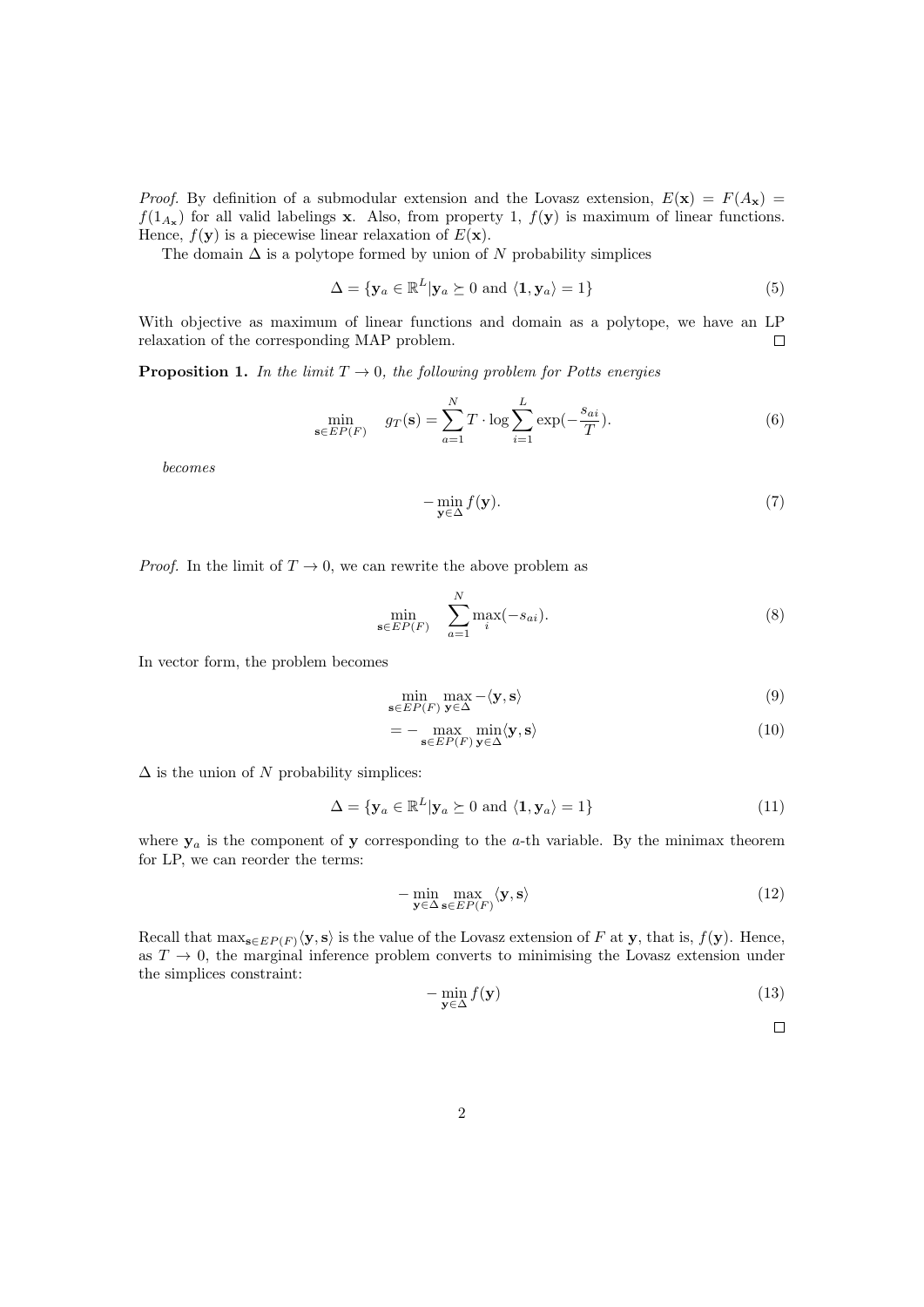**Proposition 2.** The objective function  $E(y)$  of the LP relaxation (P-LP) is the Lovasz extension of  $F_{Potts}(A) = \sum_{i=1}^{L} F_i(A)$ , where

<span id="page-2-1"></span>
$$
F_i(A) = \sum_{a} \phi_a(i)[|A \cap \{v_{ai}\}| = 1] + \sum_{(a,b) \in \mathcal{N}} \frac{w_{ab}}{2} \cdot [|A \cap \{v_{ai}, v_{bi}\}| = 1].
$$
 (14)

*Proof.* Since  $F_{Potts}$  is sum of Ising models  $F_i$ , we first focus on a particular label i and then generalize. Consider a graph with only two variables  $X_a$  and  $X_b$  with an edge between them. The ground set in this case is  ${v_{ai}, v_{bi}}$ . Let the corresponding relaxed indicator variables be  $\mathbf{y} = \{y_{aj}, y_{bj}\}\$ , such that  $y_{ai}, y_{bi} \in [0, 1]$  and assume  $y_{ai} > y_{bi}$ . The Lovasz extension is:

$$
f(\mathbf{y}) = y_{ai} \cdot [F_i({v_{ai}}) - F_i({})] + y_{bi} \cdot [F_i({v_{ai}, v_{bi}}) - F_i({v_{ai}})]
$$
  
=  $y_{ai} \cdot [(\phi_a(j) + \frac{w_{ab}}{2}) - 0] + y_{bi} \cdot [(\phi_a(j) + \phi_b(j)) - (\phi_a(j) + \frac{w_{ab}}{2})]$   
=  $\phi_a(j) \cdot y_{ai} + \phi_b(j) \cdot y_{bi} + \frac{w_{ab}}{2} \cdot (y_{ai} - y_{bi})$  (15)

In general for both orderings of  $y_{ab}$  and  $y_{bi}$ , we can write

<span id="page-2-0"></span>
$$
f(\mathbf{y}) = \phi_a(j) \cdot y_{ai} + \phi_b(j) \cdot y_{bi} + \frac{w_{ab}}{2} \cdot |y_{ai} - y_{bi}| \tag{16}
$$

Extending Lovasz extension (equation [\(16\)](#page-2-0)) to all variables and labels gives  $E(\mathbf{v})$  in (P-LP).  $\Box$ 

## 2 Proofs for Hierarchical Potts Model Extension

Transformed Tightest LP Relaxation We take (T-LP) and rewrite it using indicator variables for all labels and meta-labels. Let  $R$  denote the set of all labels and meta-labels, that is, all nodes in the tree apart from the root. Also, let  $\mathcal L$  denote the set of labels, that is, the leaves of the tree. Let  $T_i$  denote the subtree which is rooted at the *i*-th node. We introduce an indicator variable  $z_{ai} \in \{0, 1\}$ , where

$$
z_{ai} = \begin{cases} y_{ai} & \text{if } i \in \mathcal{L} \\ y_a(T_i) & \text{if } i \in \mathcal{R} - \mathcal{L} \end{cases}
$$
 (17)

We need to extend the definition of unary potentials to the expanded label space as follows:

where 
$$
\phi'_a(i) = \begin{cases} \phi_a(i) & \text{if } i \in \mathcal{L} \\ 0 & \text{if } i \in \mathcal{R} - L \end{cases}
$$
 (18)

We can now rewrite problem (T-LP) in terms of new indicator variables  $z_{ai}$ :

$$
(\text{T-LP-FULL}) \quad \min \widetilde{E}(\mathbf{z}) = \sum_{i \in \mathcal{R}} \sum_{a \in \mathcal{X}} \phi'_a(i) \cdot z_{ai} +
$$
\n
$$
\sum_{i \in \mathcal{R}} \sum_{(a,b) \in \mathcal{N}} w_{ab} \cdot l_{T_i} \cdot |z_{ai} - z_{bi}|
$$
\nsuch that

\n
$$
\mathbf{z} \in \Delta'
$$
\n(19)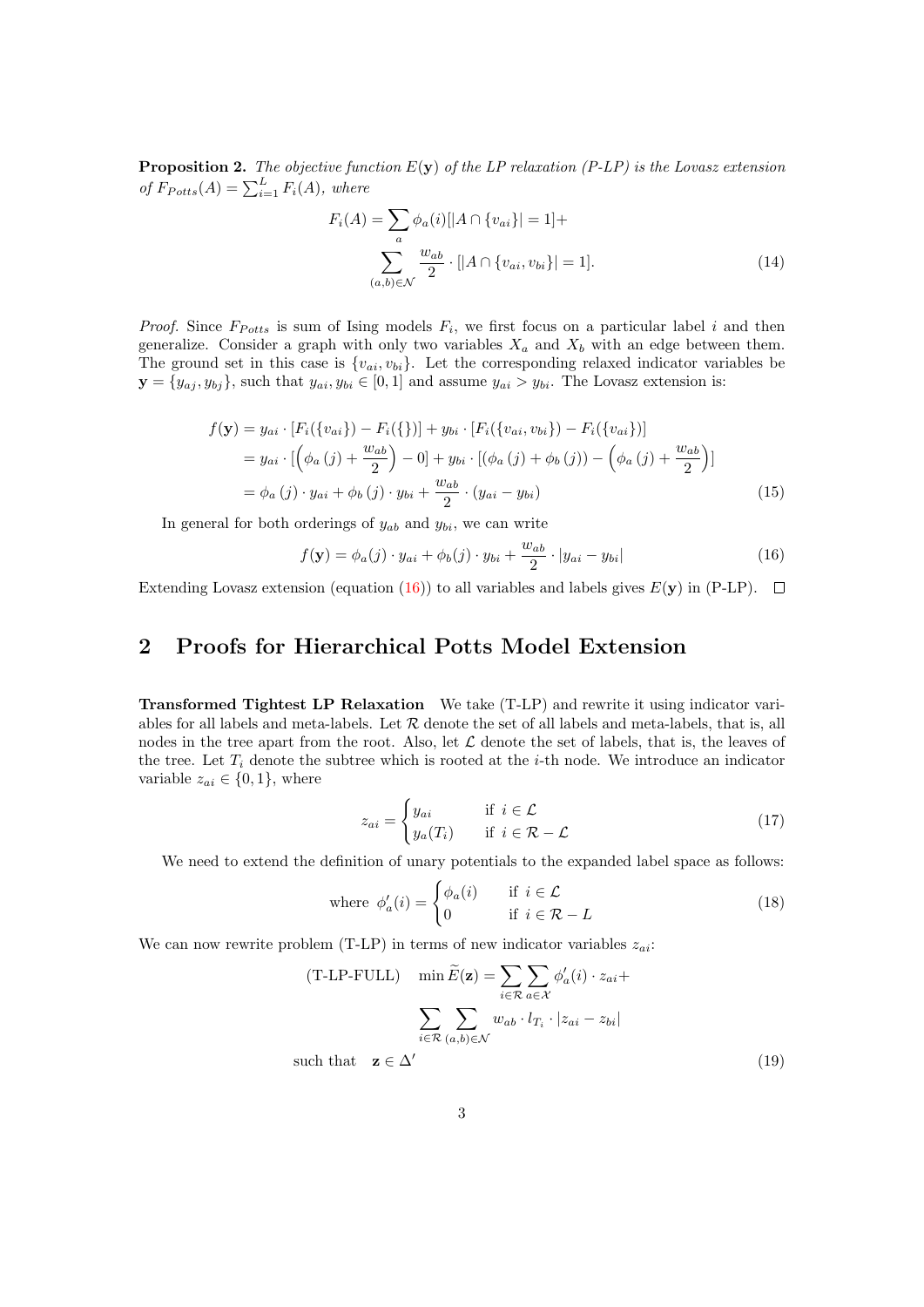where  $\Delta'$  is the convex hull of the vectors satisfying

$$
\sum_{i \in \mathcal{L}} z_{ai} = 1, \ z_{ai} \in \{0, 1\} \ \forall a \in \mathcal{X}, i \in \mathcal{L}
$$
\n
$$
(20)
$$

and 
$$
z_{ai} = \sum_{j \in L(T_i)} z_{aj} \cdot \forall a \in \mathcal{X}, i \in \mathcal{R} - \mathcal{L}
$$
 (21)

Constraint [\(21\)](#page-3-0) ensures consistency among labels and meta-labels, that is, if a label is assigned then all the meta-labels which lie on the path from the root to the label should be assigned as well. We are now going to identify a suitable set encoding and the worst-case optimal submodular extension using (T-LP-FULL).

**Remark 3** Given any submodular extension  $F(.)$  of a hierachical Potts energy function  $E(.)$ , its Lovasz extension defines an LP relaxation of the corresponding MAP estimation problem as

<span id="page-3-0"></span>
$$
\min_{\mathbf{z}\in\Delta'} f(\mathbf{z}).\tag{22}
$$

*Proof.* By definition of a submodular extension and the Lovasz extension,  $E(\mathbf{x}) = F(A_{\mathbf{x}})$  $f(1_{A_{\mathbf{x}}})$  for all valid labelings **x**. Also, from property 1,  $f(\mathbf{y})$  is maximum of linear functions. Hence,  $f(\mathbf{y})$  is a piecewise linear relaxation of  $E(\mathbf{x})$ .

We can write the domain  $\Delta'$  as

$$
\Delta' = \{ \mathbf{y}_a \in \mathbb{R}^M | \mathbf{y}_a \succeq 0, \ \langle \mathbf{1}, \mathbf{y}_a^{label} \rangle = 1, \ \mathbf{y}_a(p_{ai}) = \mathbf{1} \text{ or } \mathbf{y}_a(p_{ai}) = \mathbf{0} \forall i \in [1, L] \} \tag{23}
$$

where  $y_a$  is the component of y corresponding to the a-th variable,  $y_a^{label}$  is the component of  $y_a$ corresponding to the L labels, and  $y_a(p_{ai})$  is the component of  $y_a$  corresponding to the elements of  $p_{ai}$ .

Since  $\Delta'$  is defined by linear equalities and inequalities, it is a polytope. With objective as maximum of linear functions and domain as a polytope, we have an LP relaxation of the corresponding MAP problem.  $\Box$ 

**Proposition 3.** In the limit  $T \rightarrow 0$ , the following problem for hierarchical Potts energies

$$
\min_{\mathbf{s} \in EP(F)} \quad g_T(\mathbf{s}) = \sum_{a=1}^N T \cdot \log \sum_{i=1}^L \exp(-\frac{s'_{ai}}{T}).\tag{24}
$$

becomes:

$$
-\min_{\mathbf{z}\in\Delta'} f(\mathbf{z}).\tag{25}
$$

*Proof.* In the limit of  $T \to 0$ , we can rewrite the above problem as

$$
\min_{\mathbf{s}\in EP(F)} \quad \sum_{a=1}^{N} \max_{i} (-s'_{ai}). \tag{26}
$$

In vector form, the problem becomes

$$
\min_{\mathbf{s}\in EP(F)} \max_{\mathbf{z}\in\Delta} -\langle \mathbf{z}, \mathbf{s}' \rangle
$$
\n(27)

<span id="page-3-1"></span>
$$
= - \max_{\mathbf{s} \in EP(F)} \min_{\mathbf{z} \in \Delta} \langle \mathbf{z}, \mathbf{s}' \rangle
$$
 (28)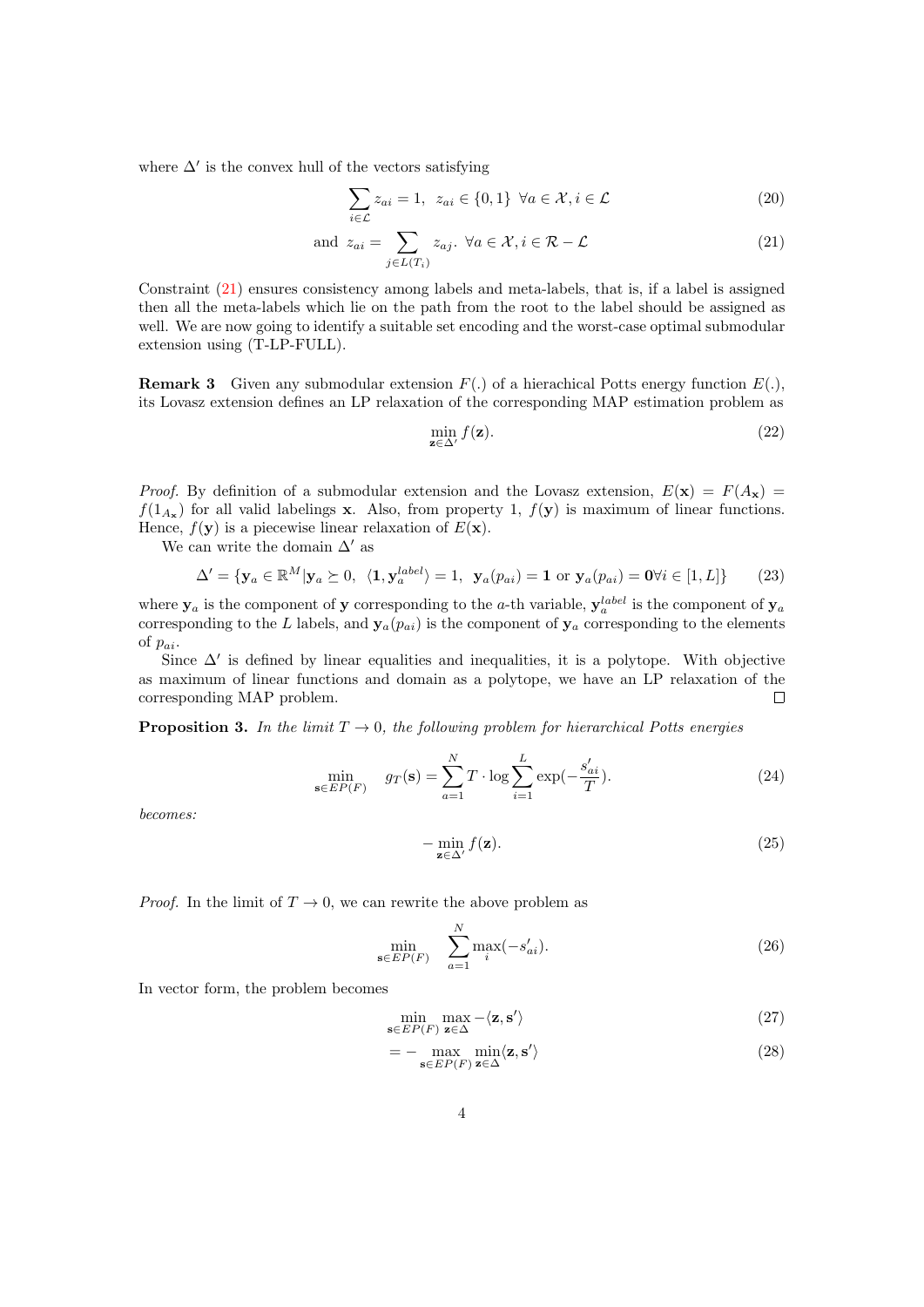where 
$$
\Delta = {\mathbf{z}_a \in \mathbb{R}^L | \mathbf{z}_a \succeq 0 \text{ and } \langle \mathbf{1}, \mathbf{z}_a \rangle = 1}
$$
 (29)

where  $z_a$  is the component of z corresponding to the a-th variable. We can unpack s' using

$$
s'_{ai} = \sum_{t \in p_{ai}} s_t.
$$
\n(30)

and rewrite problem [\(28\)](#page-3-1) as

$$
-\max_{\mathbf{s}\in EP(F)}\min_{\mathbf{y}\in\Delta'}\langle\mathbf{y},\mathbf{s}\rangle\tag{31}
$$

The new constraint set  $\Delta'$  ensures that the binary entries of labels and meta-labels is consistent:

where 
$$
\Delta' = {\mathbf{y}_a \in \mathbb{R}^M | \mathbf{y}_a \succeq 0, \langle \mathbf{1}, \mathbf{y}_a^{label} \rangle = 1},
$$
  
\n $\mathbf{y}_a(p_{ai}) = \mathbf{1} \text{ or } \mathbf{y}_a(p_{ai}) = \mathbf{0} \forall i \in [1, L] \}$  (32)

where  $y_a$  is the component of y corresponding to the a-th variable,  $y_a^{label}$  is the component of  $y_a$ corresponding to the L labels, and  $y_a(p_{ai})$  is the component of  $y_a$  corresponding to the elements of  $p_{ai}$ .

By the minimax theorem for LP, we can reorder the terms:

$$
-\min_{\mathbf{y}\in\Delta'\,\mathbf{s}\in EP(F)}\langle\mathbf{y},\mathbf{s}\rangle\tag{33}
$$

Recall that  $\max_{\mathbf{s}\in EP(F)}\langle \mathbf{y},\mathbf{s}\rangle$  is the value of the Lovasz extension of F at y, that is,  $f(\mathbf{y})$ . Hence, as  $T \to 0$ , the marginal inference problem converts to minimising the Lovasz extension under the constraints  $\Delta'$ :

$$
-\min_{\mathbf{y}\in\Delta'} f(\mathbf{y}).\tag{34}
$$

$$
\square^-
$$

 $\Box$ 

**Proposition 4.** The objective function  $\widetilde{E}(\mathbf{z})$  of (T-LP-FULL) is the Lovasz extension of  $F_{r-HST}(A)$  =  $\sum_{i=1}^{M} F_i(A)$ , where

$$
F_i(A) = \sum_{a} \phi'_a(i)[|A \cap \{v_{ai}\}| = 1] + \sum_{(a,b) \in \mathcal{N}} w_{ab} \cdot l_{T_i} \cdot [|A \cap \{v_{ai}, v_{bi}\}| = 1].
$$
\n(35)

*Proof.* We observe that  $F_{r-\text{HST}}$  is of exactly the same form as  $F_{Potts}$ , except that the Ising models  $F_i$  are defined over not just labels, but meta-labels as well. Using the same logic as in the proof of proposition [2,](#page-2-1) each  $F_i$  is the Lovasz extension of

$$
\widetilde{E}_i(\mathbf{z}) = \left( \sum_{a \in \mathcal{X}} \phi'_a(i) \cdot z_{ai} + \sum_{(a,b) \in \mathcal{N}} w_{ab} \cdot l_{T_i} \cdot |z_{ai} - z_{bi}| \right)
$$
\n(36)

and the results follows.

**Proposition 5.** Computing the subgradient of  $E(y)$  in (P-LP) is equivalent to computing the conditional gradient for the submodular function  $F_{Potts}$ .